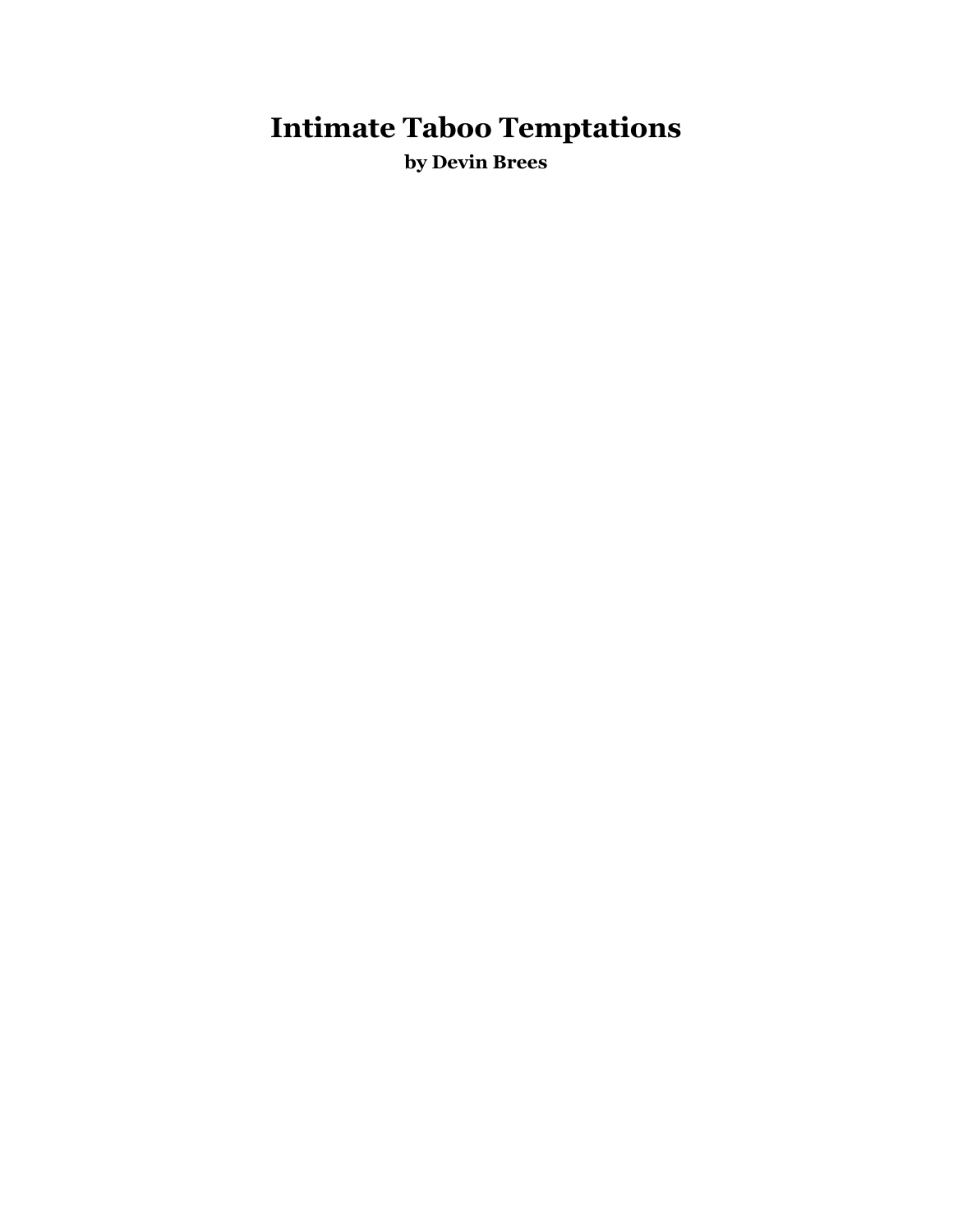## **Copyright 2020 FYEO Publishing**

This publication is licensed for your personal enjoyment only. All rights reserved. This work, or parts thereof, may not be reproduced in any form without permission.

This is a work of fiction. Names, characters, businesses, places, events and incidents are either the products of the author's imagination or used in a fictitious manner. Any resemblance to actual persons, living or dead, or actual events is purely coincidental. This work is not attributable to cover model. Cover model is an illustration for viewing only and holds no association with any published narrative. The pseudonym Devin Brees is not to be confused with any living individual.

All characters portrayed in this work are 18 years old or older. This publication is for sale for ADULT AUDIENCES ONLY. It contains substantial explicit scenes and graphic language that may be considered offensive to some readers.

## **Please keep out of reach of minors.**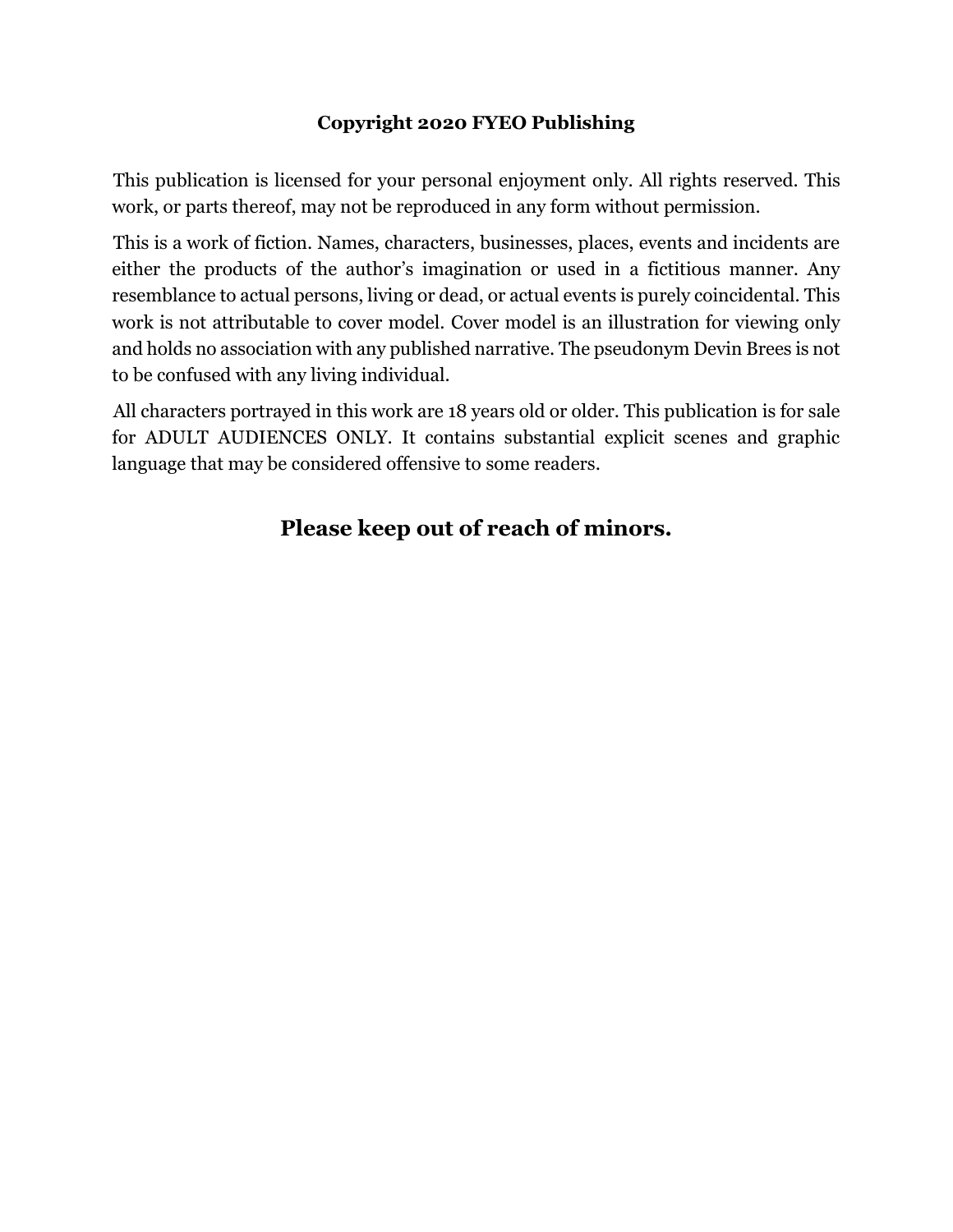## **My Aunt and Uncle Showed Me What My Pussy Was For**

**AS A BUDDING WOMAN**, I like spending time with my Aunt Pamela and Uncle George. They're very fun and exuberant people; a real joy to be around.

And it makes me feel free, because now that I'm an adult, I don't need to rely on my parents to go to their house.

Aunt Pamela is open and free, walking around in skimpy outfits and always talking about how much she likes good sex.

And Uncle George is not shy about going shirtless around me.

His tall build and attractive chest do something to my young, delicate pussy that, until last night, I didn't understand.

What happened was, Uncle George and Aunt Pamela showed me what my pussy was for.

I went over for one of my usual visits. Uncle George was sitting on the couch, shirtless in a pair of tight jeans.

His firm muscles and big bulge had my innocent pussy drooling.

Auntie was in the kitchen and Uncle asked me to sit on his lap, which I used to do all the time.

But this time it felt different. It felt much better.

I started to feel my hips convulse. I tried to hide it, but I couldn't. And when my uncle put his hand on my waist, that just made it worse.

At that moment Auntie came out from the kitchen and saw me. I said that I didn't know what was wrong with me, and she said that nothing was wrong.

She said that I was turning into a woman, and that they could help teach me about it. She recommended that I sit facing him, straddling him.

I was wearing pretty tight shorts, and when I did that, I could feel something hard against my pussy.

I looked down to learn that he had a raging hard-on in his jeans. I had never experienced anything so hard and so good. It felt incredible against my tender cunt.

My gyrations got stronger as I rubbed up and down the very large bulge in his pants.

I said that it felt really good, and Uncle said that it would feel much better if we were naked.

I was very apprehensive, but I couldn't stop.

Auntie helped me out of my top and bra, and then I pulled down my shorts while Uncle slid his pants off.

I was in just my panties, admiring at his statuesque cock.

Auntie got down to her bra and panties, and then as she was shucking her bra, she said that a good way to start would be to suck him.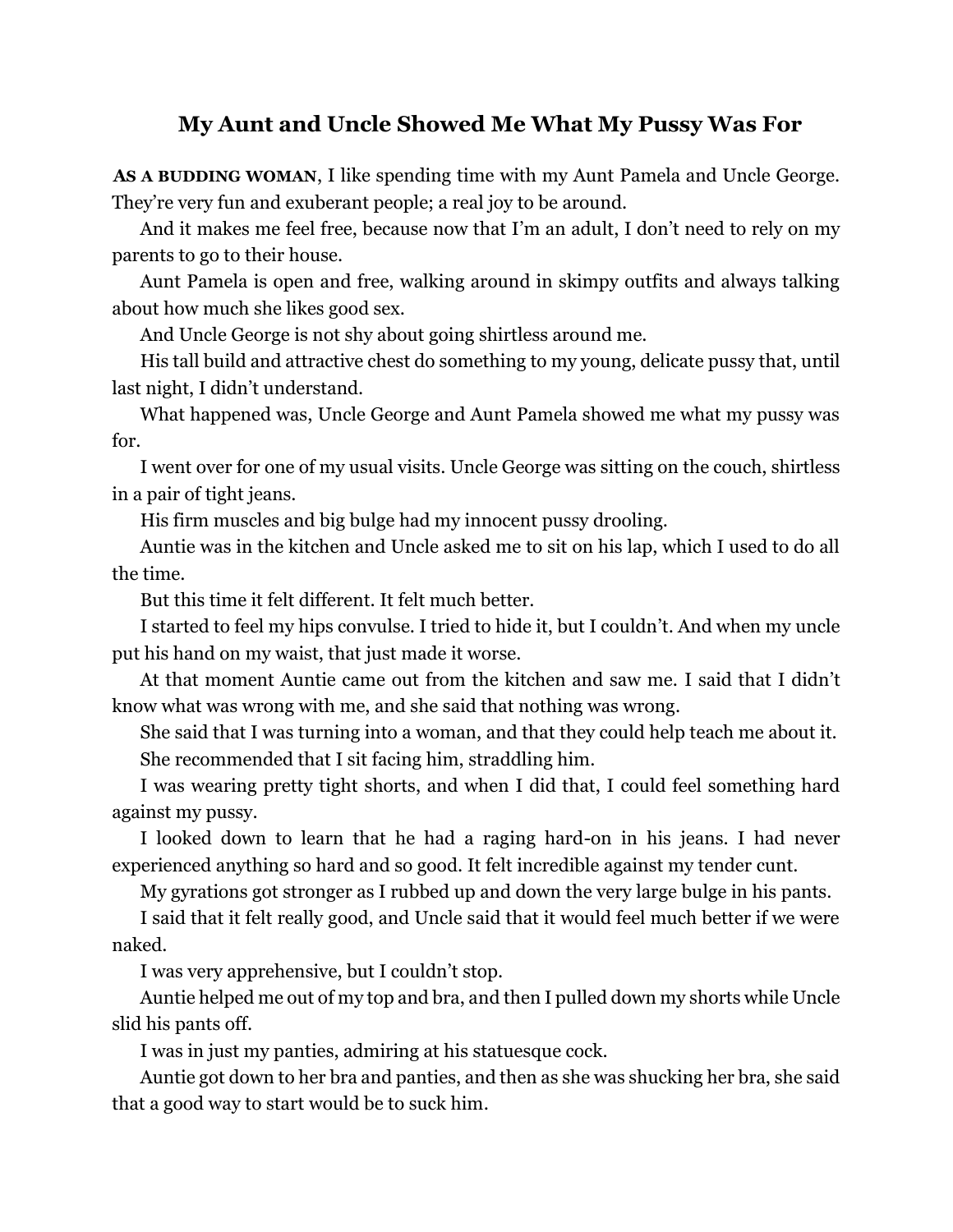I went to my knees and took him in my mouth, and Auntie showed me how to give head.

I loved it! His cock was rock hard and trembled against my tongue. And I could tell from his moans that he was enjoying it also.

Auntie dropped her panties and sat next to him, fingering her swollen cunt while my mouth bobbed up and down on my uncle's dick.

I would've kept sucking him if Auntie hadn't said that I needed to sit on his cock.

He was so big, and I was nervous when I pulled down my undies and noticed how small my pussy looked next to his gigantic dick.

Auntie said that my young pussy could easily stretch around his cock, and she was right.

He felt amazing going into me, and my little pussy swallowed up every inch.

I came while riding him, and then we switched to doggy style.

I kept my pussy up in the air for him while his hard body pounded me with vigorous plunges.

Auntie was in front of me on her back with her fingers moving in and out of her naughty hole.

She loved fingering herself while Uncle fucked me, her cunt drooling with excitement.

I came again, and Uncle rolled me onto my back. I looked up at him as he held my legs open and fucked me really good.

A little while into that, Auntie sat on my face. She put her drooling pussy onto my mouth and told me to eat her, which I eagerly did.

Her juices tasted fantastic, and her clit bulged, a hot sexy pearl for me to lick and suck.

With no notice, her pussy convulsed, and as she came, she announced to Uncle that his little niece was exceptional at eating pussy.

Uncle groaned with delight and spewed into my pussy with a hot gush of sperm.

After he emptied his balls into me, I surprised them both by sitting on Auntie's face, making her eat my cum filled cunt.

We rested while Uncle recharged, which didn't take long. Then he fucked his wife while I sucked on her tits and fingered her clit.

She came a couple of times, and then Uncle shot his next load into her.

After his cock finished spurting, he pulled out and I sucked him clean. He tasted of pussy and sperm, and I loved it!

Then I hungrily sucked his jizz right out of my aunt's pussy, and I kissed her, sharing his cum.

Auntie said that I was a quick learner, and that next time Uncle will invite a friend over, and she'll teach me how to take two cocks at the same time.

I can't wait. My pussy is soaked just thinking about it.